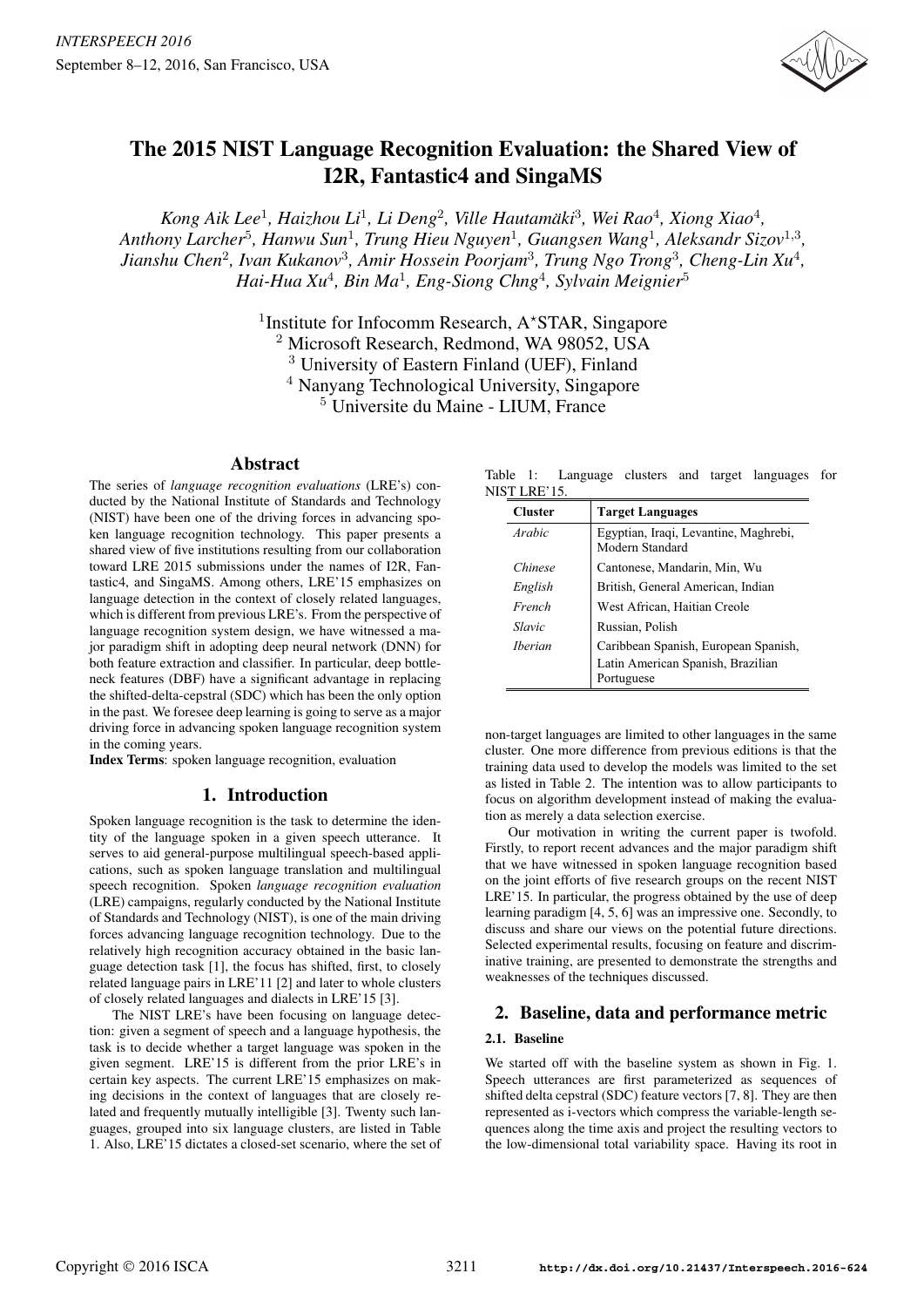

Figure 1: Baseline i-vector system consisting of Gaussian modeling followed by multi-class logistic regresion.

Table 2: Training data for fixed training data condition.

| <b>Dataset</b>              | Usage                 |  |
|-----------------------------|-----------------------|--|
| LRE'15 Training Data Part 1 | Dev set               |  |
| LDC2015E87                  |                       |  |
| LRE'15 Training Data Part 2 | Dev set               |  |
| LDC2015E88                  |                       |  |
| Switchboard Cellular Part 2 | No transcription      |  |
| Switchboard-1 Release 2     | <b>Bottleneck DNN</b> |  |

speaker recognition [9], i-vector was shown to be useful as well for language recognition [10, 11, 12, 13, 14]. One precaution to be taken into account is the parameters of the i-vector extractor, including the universal background model (UBM) and the total variability matrix, should be trained from speech utterances covering multiple languages.

As shown in Fig. 1, each language is modeled as a Gaussian distribution in the i-vector space. The next component is the multi-class logistic regression (MCLR) module. The idea is to do a global scaling followed by a language-dependent shifting on the log-likelihood scores from the Gaussian classifiers such that they are better calibrated to a single decision threshold for all languages [15, 16]. For the language detection task as defined for LRE'15, the calibrated scores s*<sup>l</sup>* are converted to detection log-likelihood ratio

$$
s'_{l} = \log \frac{p\left(\mathcal{O}|L_{l}\right)}{p\left(\mathcal{O}|\neg L_{l}\right)} = s_{l} - \log \left(\frac{1}{N-1} \sum_{m \neq l} \exp\left(s_{m}\right)\right)
$$
\n(1)

The conversion is done per cluster since the performance cost is evaluated in this manner (e.g., N is 5 for the Arabic cluster).

### 2.2. Data

Table 2 shows four LDC datasets made available by NIST for LRE'15 participants. Among the four datasets, *Training Data Part 1* consists of 267 hours of telephone recordings in 3 languages including Egyptian Arabic, Mandarin Chinese and US English. This dataset was compiled from previously collected CallHome and CallFriend corpora. The *Training Data Part 2* is new. It consists of 249 hours of speech recordings in 17 other languages listed in Table 1. Clearly, the training data is imbalanced among the target languages, with some languages are limited to less than an hour of speech (e.g., Brazilian Portuguese). Such constraint was taken into account in our baseline system of Fig. 1. The language-specific covariance matrices are derived by smoothing between the sample covariance matrix estimated for each language and a global covariance matrix. The latter was trained by pooling training data from all languages.

Also shown in Fig. 1 is the UBM and T matrix. These components and the Gaussian classifiers were trained using 2/3 of

available training data drawn from the Dev set. The remaining 1/3 of the data was used to train the MCLR module. All i-vectors were whitened and projected to the unit sphere [17].

#### 2.3. Performance metric

The official performance metric defined for LRE'15 is the average cost computed across all languages in the same cluster:

$$
C_{\text{avg}} = C_{\text{miss}} P_{\text{tar}} \underbrace{\frac{1}{N} \sum_{l=1}^{N} P_{\text{miss}}(L_l)}_{P_{\text{miss}}(\theta_{\text{DET}})}
$$

$$
+ C_{\text{fa}} \left(1 - P_{\text{tar}}\right) \underbrace{\frac{1}{N} \sum_{l=1}^{N} \left[\frac{1}{N-1} \sum_{m \neq l} P_{\text{fa}}(L_l, L_m)\right]}_{P_{\text{fa}}(\theta_{\text{DET}})}
$$
(2)

where the application parameters  $C_{\text{miss}}$ ,  $C_{\text{fa}}$ , and  $P_{\text{tar}}$  are set to 1, 1, and 0.5, respectively. The probabilities of miss  $P_{\text{miss}}(L_l)$ and false alarm  $P_{fa}$  ( $L_l$ ,  $L_m$ ) are computed for each language  $L_l$  against other languages  $L_m$  in the same cluster.

The performance of the baseline system using different input features is shown Table 3. In addition to the actual cost, we also show the minimum  $C_{\text{avg}}$  and the equal-error-rate (EER). For the actual cost, the decision threshold was set to 0, whereas the minimum cost is obtained by varying the threshold  $\theta_{\text{DET}}$  in (2) to give the minimum value. The EER corresponds to the decision where  $P_{\text{miss}}$  equals  $P_{\text{fa}}$ . Official results of NIST LRE'15 revealed that development and evaluation datasets have a severe mismatch for French cluster where the majority of participants obtained  $C_{\text{avg}}$  close to 50%. Therefore, we decided to exclude French cluster in this paper.

# 3. Advances in feature engineering

A key issue in language recognition is the effective representation of language cues embedded in speech utterances, i.e., the extraction of features with good descriptive and discriminative properties for language classification. A major paradigm shift was witnessed in the latest LRE'15 with the use of DNN for feature extraction. We presented below a comparative study of some new features that have emerged in the past few years and have shown to be effective for LRE'15. We use the same baseline system as described earlier for a more consistent comparison when different types of feature are used.

#### 3.1. From SDC to bottleneck features

Commonly used in early language recognition systems, SDC features are obtained by stacking multiple time-shifted blocks of delta features. The base acoustic feature could be MFCC or PLP, though the former is more common. The success of SDC relies on the use of contextual information from a wide temporal window. For instance, the commonly used 7-1-3-7 configuration [7] incorporates 7 consecutive deltas with 3 frames apart. This amounts to a temporal context of 21 frames.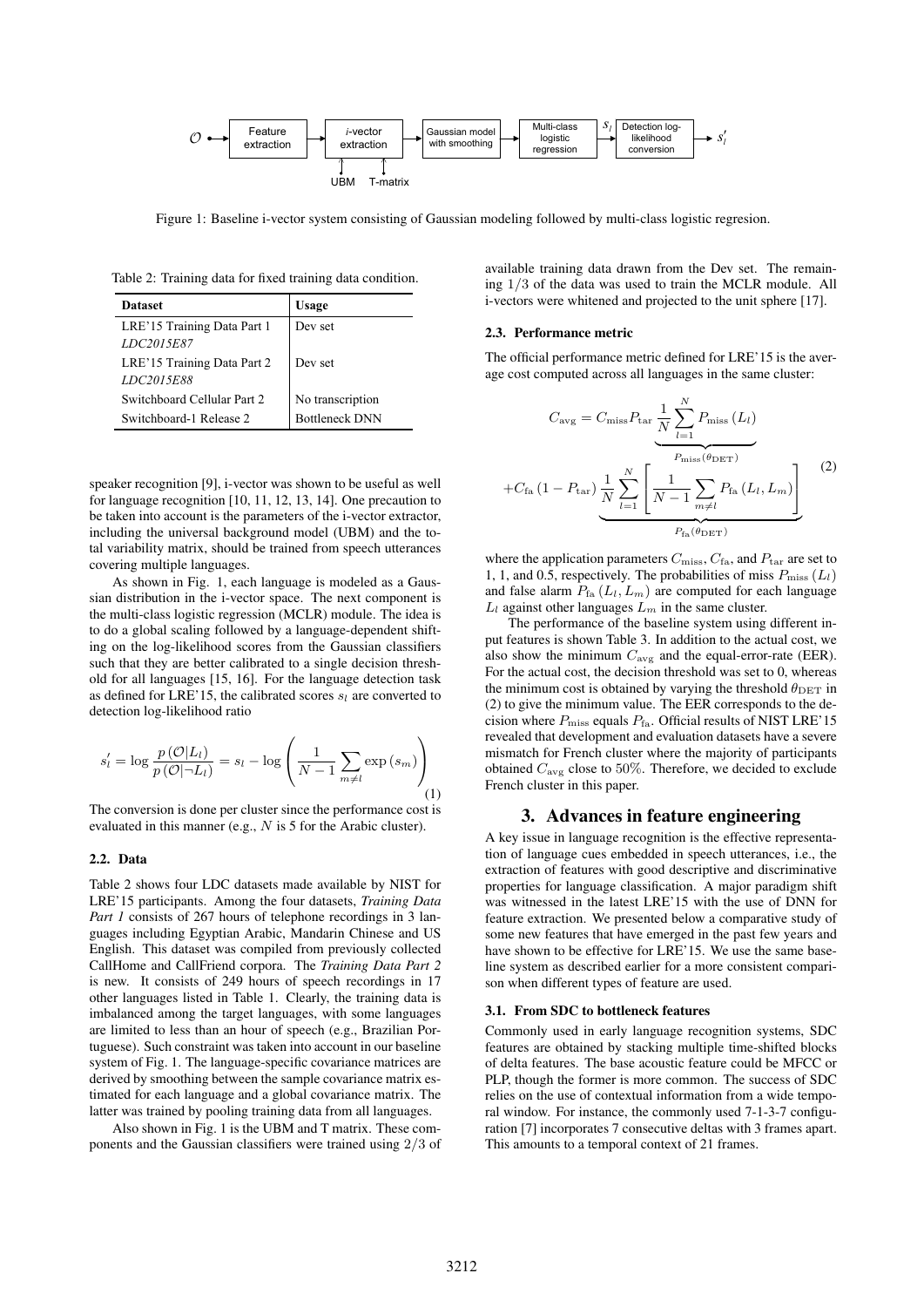Table 3: Performance comparison of shifted-delta cepstral (SDC), deep bottleneck feature (DBF), stacked DBF, and phone log-likelihood ratio (PLLR).

| Feature type       | Actual Cost (%) | Min Cost (%) | EER (%) |
|--------------------|-----------------|--------------|---------|
| SDC.               | 30.14           | 29.89        | 30.07   |
| PIIR               | 20.29           | 20.20        | 20.48   |
| DBF                | 17.18           | 16.97        | 17.05   |
| <b>Stacked DBF</b> | 13.88           | 13.80        | 13.81   |

Similar to that of SDC, bottleneck features are derived from a wide temporal context. In particular, bottleneck features are generated from a DNN in which one of the hidden layers has a smaller number of units (i.e., the bottleneck layer). In its common setup, the input layer takes in a stack of 10 to 20 frames, while the output nodes are set to predict tied states (i.e., senones) of context-dependent HMMs [18]. When input features are propagated to the output layers, the bottleneck creates a constriction in the network that forces the information into a low-dimensional representation. The linear outputs of the bottleneck layer give rise to the so-called deep bottleneck features (DBF) [18, 19, 20, 21]. In our implementation, the DNN consists of 7 hidden layers with a configuration of  $2520-1024\times5$ -64-1024-6111. The input to the DNN is the raw information rich spectral features (e.g., filter bank outputs). The bottleneck layer is the second to the last hidden layer with 64 linear units while all hidden layers use the ReLU activation function. The DNN was trained on Switchboard data (Table 2) using the KALDI toolkit [22].

As shown in Table 3, DBF exhibits significant advantage over the SDC feature, which has been the predominant option in LRE'11 and its predecessors. The relative improvement amounts to 43% on all the three performance metrics. It is also evident from Fig. 2 that DBF outperforms SDC across all language clusters. DBF benefits from the strength of deep architecture in modeling data correlation without the need of handcrafted transformation (e.g., the discrete cosine transform use in MFCC and PLP) which may causes loss of information embedded in the high dimensional inputs [4, 5, 6, 23].

#### 3.2. Stacked bottleneck features

After the DNN training has been completed, all succeeding layers after the bottleneck are no longer required. In [24, 25, 26], the authors showed that it is beneficial to feed the DBF as inputs to a second DNN giving rise to the stacked bottleneck feature. A stacked-bottleneck approach can therefore provide an even wider temporal context than a single bottleneck DNN. Our implementation follows closely to that reported in [27, 28]. In particular, our stacked bottleneck features cover a temporal context of 5 frames in the first DNN and 10 frames (with a downsampling factor of 5) for the second DNN. From Table 3 and Fig. 2, it could be seen that stacked bottleneck feature is the clear winner. The relative improvement amounts to 19% compared to the DBF.

### 3.3. PLLR features

Another way to exploit the acoustic-phonetic information with a neural network is to use directly its output as features. This was first explored in [29] for speech recognition and more recently in [30, 31] for language recognition and in [32] for speaker recognition. For language recognition, the so-called temporal



Figure 2: Performance comparison of various features in terms of actual cost for each language cluster.

patterns neural network (TRAP/NN) was trained to predict the frame-based phone posteriors. Different from that of bottleneck features, the phone posteriors are probabilistic in nature. To overcome the non-Gaussian distribution of the posteriors, one solution is to transform the posterior probabilities into detection log-likelihood ratios [30]. Hence, the name phone loglikelihood ratio (PLLR).

One can see that the benefit of bottleneck feature is that the dimensionality is less dependent on the input temporal context and the size of the output targets. Given such flexibility and its good performance, bottleneck features should be the feature of choice for spoken language recognition in the years to come.

# 4. Discriminative training

Discriminative training has been widely used in spoken language recognition. The main reason is the closed-set nature of the task in which the set of target languages are known a priori. Even for an open-set scenario, out-of-set languages could be modeled as an additional class, by which a closed-set formulation could still be applied [1]. Some major parts of our efforts toward LRE'15 have been focusing on discriminative approach. In particular, we present below three approaches which we find having great potential for further development.

### 4.1. Pair-wise DNN post-processing

I-vector representation tends to be general in the sense it is not intentionally designed to segregate speaker and language information. This leads us to the idea of post-processing to derive new representations from the i-vectors. As shown in Fig. 3, each training sample consists of a pair of i-vectors and a 0 or 1 label. The label is 1 if two i-vectors are from the same language and 0 otherwise. The two i-vectors are processed separately by the post-processing subnets which consists of two hidden layers and one linear transform. The subnets are trained such that simple cosine distance is able to tell whether the two input ivectors are from the same language. The training procedure follows closely of that reported in [33].

To create the training samples, both positive i-vector pairs (i.e., the two i-vectors are from the same languages) and negative pairs were randomly generated. On the LRE'15 Dev set, we created about 3 million training pairs. With this amount of data, the training usually converges after 10 to 20 epochs. After the training has been completed, the outputs of the subnet on the left are the new representation vectors to be used for language recognition. Fig. 4 shows the performance using the postprocessed i-vectors in terms of the actual  $C_{\text{avg}}$  cost. Compared to the stacked bottleneck baseline, pair-wise training leads to a lower cost in language clusters where data imbalance is less serious. This is a point for future research.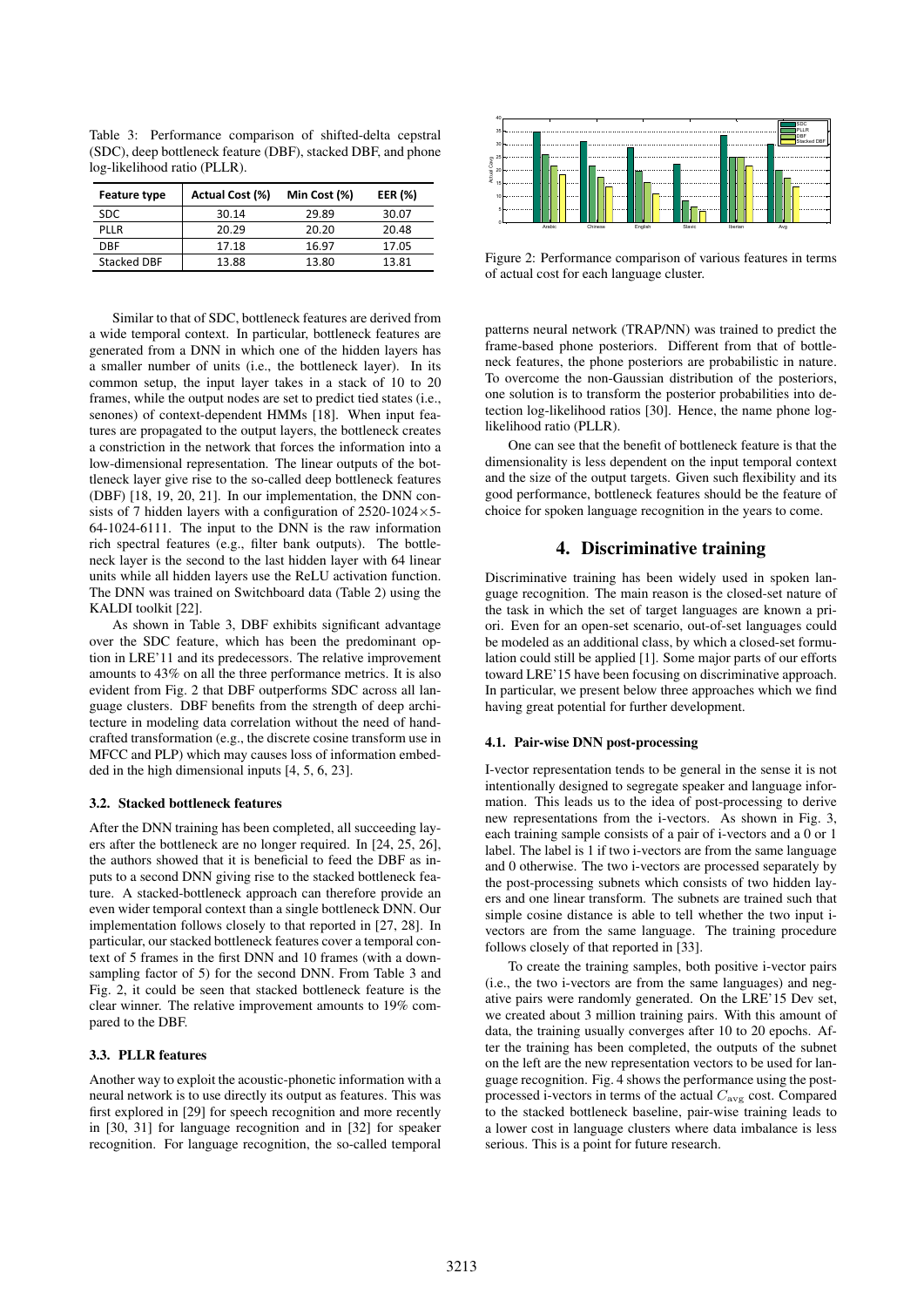

Figure 3: DNN pair-wise post-processing on i-vectors. The dotted lines indicate parameter tying.



Figure 4: Performance comparison of classifiers in terms of actual cost for each language cluster.

### 4.2. Back propagation supervised LDA

*Back propagation supervised latent Dirichlet allocation* (BPsLDA) is a deep feedforward network with a special layered structure designed for *supervised LDA* (sLDA) [34]. One important problem in sLDA is to infer topic distribution from the observed input data. Traditionally, either Gibbs sampling or variational approach was used to perform inference and learning for the model. In BP-sLDA, mirror descent algorithm is used to perform maximum a posteriori (MAP) inference of the topic distribution. The inference process can be described by the deep feed-forward network in Fig. 5, where the input of the network,  $x_d$ , is the bag-of-word vector of the document. To train the network, we use back propagation to compute the stochastic gradient, and then use stochastic gradient descent to update the model parameter. The blue arrows in Fig. 5 illustrate the back propagation process over the deep network.

The BP-sLDA network assumes the input vector consists of nonnegative components. For this reason, we applied exponential function to the i-vector to convert all the elements to have positive values, which is then fed into the BP-sLDA network. This strategy is suboptimal and might be the main reason why the BP-sLDA does not perform as well compared to the baseline as shown in Fig. 4. Using the senone or phone softcounts might be a better option.

### 4.3. MMI training in PLDA latent subspace

MMI training aims at increasing the discrimination abilities of a classifier by maximizing the posterior probabilities of correct class on the training data [35]. MMI training could be applied directly on the i-vector or after LDA projection as reported earlier in [36]. We explore a new way to apply MMI training through the use of probabilistic LDA (PLDA) consisting of the following steps:



Figure 5: Deep feed-forward network for inferring the prediction variable in BP-sLDA [34]. Here,  $\theta_d$  and  $y_d$  are the topic distribution and class label of the d-th sample, while U and  $\Phi$ are the model parameters to be learned from the training data.

- 1. Probabilistic projection to the latent space: project an i-vector onto the low-dimensional language subspace by inferring the full posterior distribution.
- 2. MMI training: estimate and retrain the languagedependent mean vectors and covariance matrices to optimize for better separation between classes.
- 3. Parameter lifting: Lift the mean vectors and covariance matrices from the latent space back to the i-vector space.

Fig. 4 shows the performance of the MMI-PLDA method. Its performance is consistently better across all language clusters compared to other classifiers using the same stacked DBF. We refer the reader to [37] for more details.

# 5. Discussion and summary

The center theme of feature engineering, as presented in Section 2, has been focusing on using DNN for the extraction of acoustic-phonetic features. The benefit is the long temporal context at the input, non-linear transformation, and its capacity to take in huge amounts of training data. What is lacking at the current stage is the encoding of phonotactic cues, i.e., the phonological rules that govern the order of phones and their frequency in a language. Despite their superior performance in capturing acoustic-phonetic information, DBF, stacked DBF, or PLLR do not capture phonotactics. Traditionally, phonotactic information has been modeled as discrete events using a phone *n-gram* similar to the modeling of word sequences. We expect DNN to be applicable for modeling the underlying phonotactic constraints of languages, perhaps, with the use of *long short term memory* (LSTM) network. This remains an interesting question for future research.

State-of-the-art language recognition systems used in LRE'15 rely heavily on a pipeline of feature extraction followed by language classification. One drawback of this cascaded approach is that the feature representation might not be optimum for language detection task. The alternative approach would be to train a single neural network, the so called end-to-end system. In such a system, language labels will directly influence the feature extraction type, which is typically composed of a few stacked convolutional layers. Our exploration in this direction was reported in [38]. The key to our approach is the recurrent structure of DNN, which has recently shown to outperform the state-of-the-art DNN-HMM model in speech recognition [39]. In our experience, in order to design a successful end-to-end system for language recognition task the regularization of the network has to be very carefully designed so that network will generalize to an evaluation set.